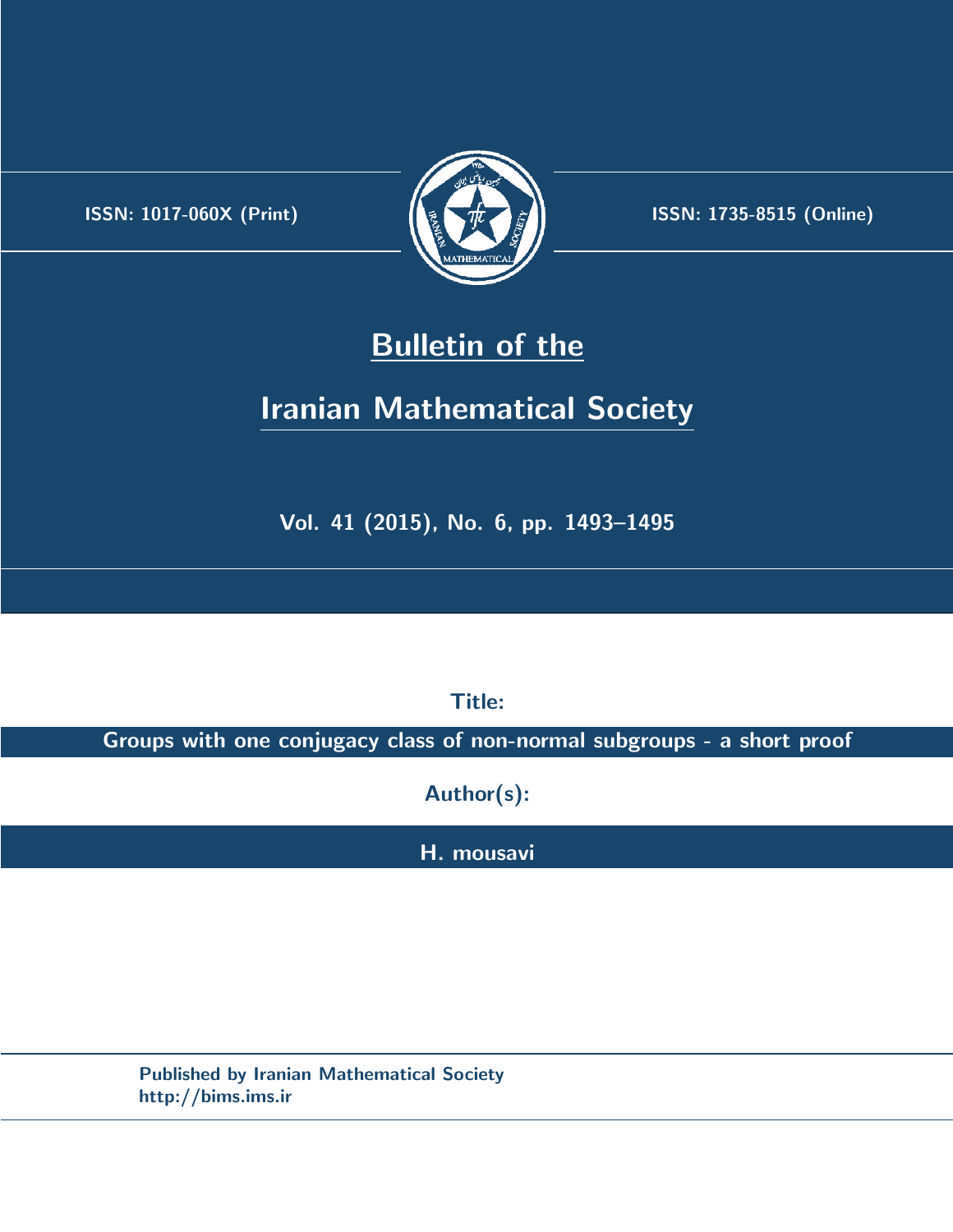Bull. Iranian Math. Soc. Vol. 41 (2015), No. 6, pp. 1493–1495 Online ISSN: 1735-8515

## **GROUPS WITH ONE CONJUGACY CLASS OF NON-NORMAL SUBGROUPS - A SHORT PROOF**

#### H. MOUSAVI

(Communicated by Ali Reza Ashrafi)

ABSTRACT. For a finite group  $G$  let  $\nu(G)$  denote the number of conjugacy classes of non-normal subgroups of *G*. We give a short proof of a theorem of Brandl, which classifies finite groups with  $\nu(G) = 1$ . **Keywords:** Dedekind groups; conjugacy classes of non-normal subgroups; classification of finite groups. **MSC(2010):** Primary: 20D25; Secondary: 20E45.

#### 1. **Introduction**

Let *G* be a finite group. We denote by  $\nu(G)$  the number of conjugacy classes of non-normal subgroups of *G*. Obviously,  $\nu(G) = 0$  if and only if *G* is Dedekind. In 1995, Brandl [[1\]](#page-3-0) classified finite groups with  $\nu(G) = 1$ . In this paper we give a proof for Brandl's theorem much shorter.

Our notation is standard; for example,  $\mathbb{Z}_n$ ,  $D_{2n}$  and  $Q_{2^n}$  denote the cyclic group of order *n*, the dihedral group of order 2*n* and the generalized quaternion group of order  $2^n$ , respectively.

### 2. **Proof of the main Theorem**

**Theorem 2.1** (Brandl). Let G be a finite group. Then  $\nu(G) = 1$  if and only if

- (i)  $G \cong Q \rtimes P$  *is a non-abelian split extension with*  $[Q, \Phi(P)] = 1$ *, where*  $Q \cong \mathbb{Z}_q$  *and*  $P \cong \mathbb{Z}_{p^n}$ , *p and q primes with*  $p | q - 1$ *; or*
- (ii)  $G \cong \langle g, h | g^{p^n} = h^p = 1, g^h = g^{1+p^{n-1}} \rangle$ , where p is a prime,  $n \ge 2$  and  $n > 3$  *if*  $p = 2$ .

*Proof.* We assume first that *G* is a finite group such that  $\nu(G) = 1$ . We prove the necessary condition by distinguishing the non-nilpotent and nilpotent cases. **Case 1:** *G* is a non-nilpotent group.

Let *P* be a non-normal Sylow *p*-subgroup of *G*. Then  $\mathcal{N}_G(P) \nleq G$ . Suppose

*⃝*c 2015 Iranian Mathematical Society

1493

Article electronically published on December 15, 2015. Received: 7 April 2014, Accepted: 15 September 2014.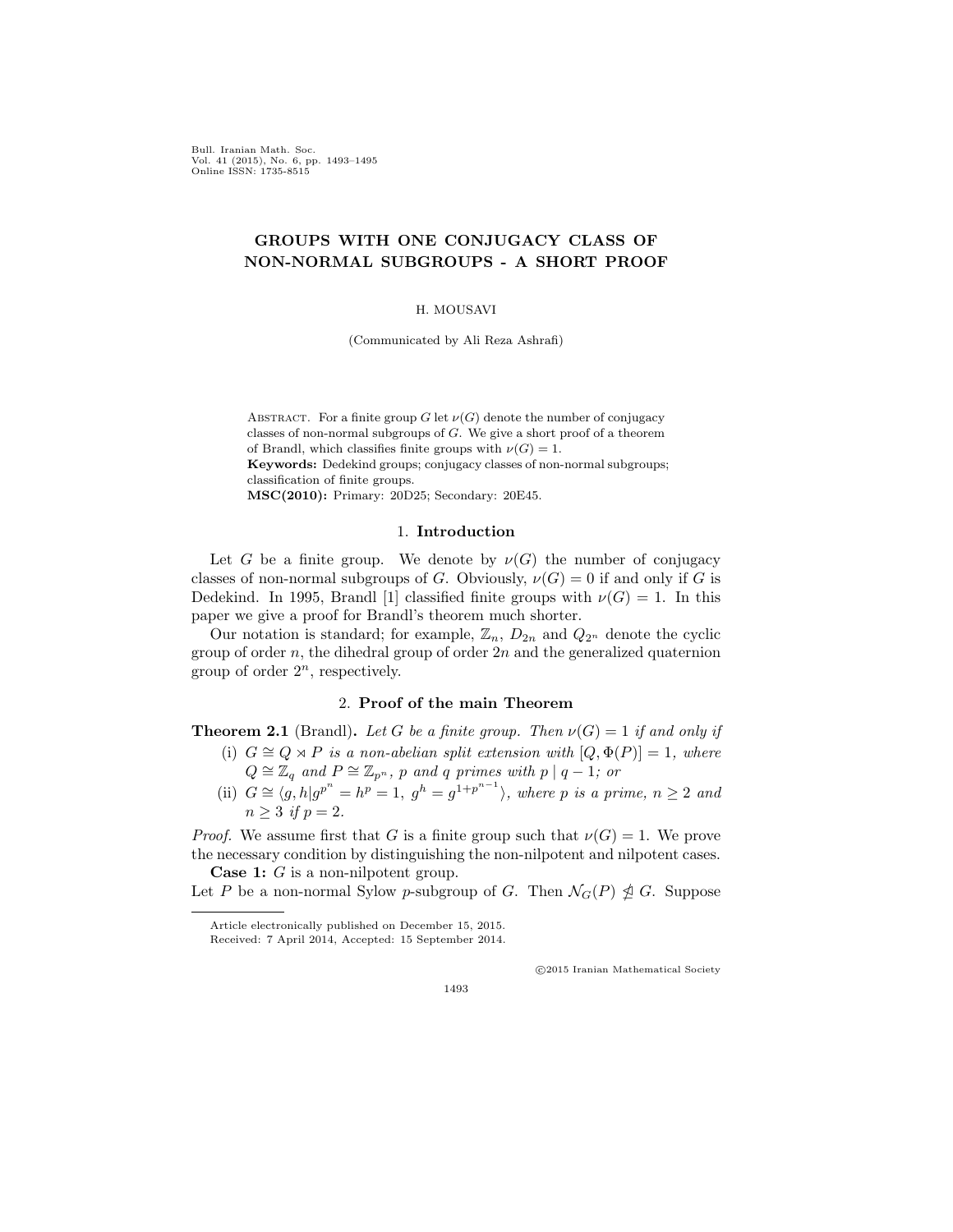that *M* is a maximal subgroup of *G* containing  $\mathcal{N}_G(P)$ . By the Frattini argument  $M \ntrianglelefteq G$ . Since  $\nu(G) = 1$ , then *P* must be a maximal subgroup of *G*. Since any maximal subgroup of *P* is normal in *G*, *P* is cyclic. Let  $q \neq p$  be a prime divisor of  $|G|$  and  $Q$  be the Sylow *q*-subgroup of  $G$ . Since any subgroup of *Q* is normal in *G* and *P* is maximal, we have  $|Q| = q$ . Moreover,  $\Phi(P) \leq G$ implies  $[\Phi(P), Q] = 1$  and  $p | q - 1$ . So *G* is a group as in part (i).

**Case 2:** *G* is a nilpotent group.

Suppose that *G* is not of prime power order. Then  $G = A \times B$  where  $1 \neq A, B \leq \emptyset$ *G* and  $(|A|, |B|) = 1$ . Since  $\nu(A \times B) = 1$ , we deduce that both  $\nu(A)$  and  $\nu(B)$ can not be zero simultaneously. Without lose of generality we may assume that  $\nu(A) = 1$ . If  $A_1 \nleq A$ , then  $A_1 \times 1$  and  $A_1 \times B$  are non-conjugate non-normal subgroups of *G* which implies  $\nu(G) \geq 2$ , a contradiction. Therefore, *G* is a *p*-group, *p* a prime. Let *H* be a non-normal subgroup of *G*. Then *H* is cyclic, since any maximal subgroup of *H* is normal in *G*.

We split the proof of case 2 into the following steps:

Step 1: *|H|* = *p, Z*(*G*) *is cyclic and G′ is the only central subgroup of order p*.

Assume that  $|H| > p$  and let  $h \in H$  be of order p. We note that G is not a generalized quaternion group, since otherwise it would have a quotient isomorphic to  $D_8$ , which is not possible because  $\nu(D_8) = 2$ . Hence we may consider a central subgroup  $Z = \langle z \rangle$  of order p such that  $Z \nleq H$ . Then we note that  $\nu(G/Z) = 0$ , i.e.,  $G/Z$  is a Dedekind group. If *p* is odd, then  $G/Z$ is abelian, which implies  $G' = Z$ . Since  $zh \in Z(G)$ , and  $zh \notin H$ ,  $G' = \langle zh \rangle$ , a contradiction. Therefore,  $p = 2$ .

Since  $HZ \leq G$ , it follows that  $H^t \leq HZ$  for all  $t \in G$ . Let  $g \notin \mathcal{N}_G(H)$ . Then  $\langle g \rangle$  ≤ *G*, since *g* ∉ *HZ*. Moreover,  $|g| > 2$ ; otherwise *g* ∈ *Z*(*G*) ≤  $\mathcal{N}_G(H)$ , a contradiction. Now we can consider  $Z \leq \Omega_1(G)$  such that  $Z \nleq H$  and  $Z \nleq \langle g \rangle$ . If  $G/Z$  were abelian,  $Z = [H, g] \leq \langle g \rangle$ , which is not the case. Then  $G/Z$  is a non-abelian Dedekind group and so it has exponent 4. Consequently,  $|H| = |g| = 4$  and  $g^x = g^{-1}$  where  $H = \langle x \rangle$ . It follows that  $\langle x, g \rangle$  has a quotient isomorphic to  $D_8$ , a contradiction. Therefore  $|H| = p$ .

Let  $Z_1$  and  $Z_2$  be two central subgroup of order *p*. Since  $HZ_i \trianglelefteq G$ , for  $i =$ 1,2, then  $H = HZ_1 \cap HZ_2 \leq G$ , a contradiction. Thus  $Z(G)$  is cyclic. Let  $Z \leq Z(G)$ ,  $|Z| = p$ . Now if  $G/Z$  were not abelian, then *G* would contain a subgroup *K* such that  $K/Z \cong Q_8$ , which would imply that  $Z \subsetneq Z(K)$ . Therefore,  $K/Z(K) \cong \mathbb{Z}_2 \times \mathbb{Z}_2$ , and then  $|K'| = 2$ . Since  $K \leq G$  it would follow that  $K' = Z$ , a contradiction. Therefore,  $G' = Z$  has order p.

Step 2:  $G = MH$  where M is a cyclic maximal subgroup of G and  $[\Phi(M), H] =$ 1.

Let  $H = \langle h \rangle$ . By step 1,  $\Phi(G) \leq Z(G)$ , so there exists a maximal subgroup *M* of *G* such that  $G = MH$ . Since any subgroup of *M* must be normal in *G*,  $\Omega_1(M) \leq Z(G)$ , therefore, either *M* is cyclic, as desired, or *M* is generalized